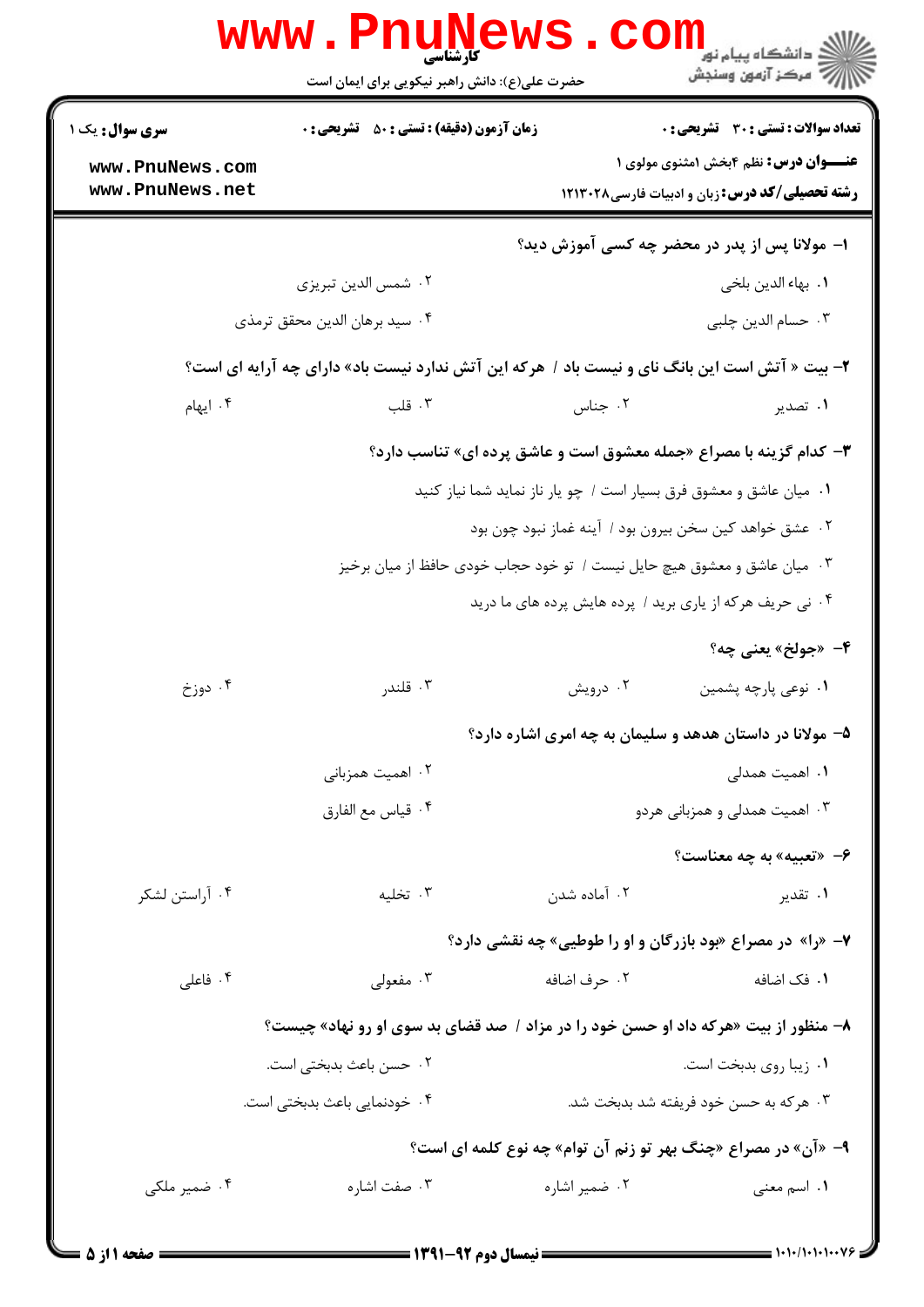|                                                                                                         | کار شناسی<br>حضرت علی(ع): دانش راهبر نیکویی برای ایمان است                                                     |                                                                                                       | د دانشگاه پيام نو <mark>ر</mark><br>ر آمرڪز آزمون وسنڊش |  |
|---------------------------------------------------------------------------------------------------------|----------------------------------------------------------------------------------------------------------------|-------------------------------------------------------------------------------------------------------|---------------------------------------------------------|--|
| <b>زمان آزمون (دقیقه) : تستی : 50 ٪ تشریحی : 0</b><br><b>سری سوال :</b> ۱ یک                            |                                                                                                                | تعداد سوالات : تستى : 30 - تشريحي : 0                                                                 |                                                         |  |
| www.PnuNews.com<br>www.PnuNews.net                                                                      |                                                                                                                | <b>عنـــوان درس:</b> نظم ۴بخش ۱مثنوی مولوی ۱<br><b>رشته تحصیلی/کد درس:</b> زبان و ادبیات فارسی1۲۱۳۰۲۸ |                                                         |  |
|                                                                                                         |                                                                                                                | ۱۰– کدام فرشته مامور دمیدن صور بوده است؟                                                              |                                                         |  |
| ۰۴ جبراييل                                                                                              | ۰۳ اسرافيل                                                                                                     | ٠٢ ميكاييل                                                                                            | ٠١ عزراييل                                              |  |
|                                                                                                         |                                                                                                                | 11– در کدام گزینه اضافه تشبیهی وجود دارد؟                                                             |                                                         |  |
|                                                                                                         | ۰۲ از نوای رشک زهره آمده                                                                                       | ۰۱ باز جانش از عجز پشه گیر شد                                                                         |                                                         |  |
| ۰۴ همچو اسرافیل کاوازش به فن                                                                            |                                                                                                                | ۰۳ پشت او خم گشت همچون پشت خم                                                                         |                                                         |  |
|                                                                                                         |                                                                                                                | 1۲– باتوجه به املای واژه، معنای کدام گزینه صحیح است؟                                                  |                                                         |  |
| ۰۴ هبذا: خوشا                                                                                           | ۰۳ قراضه: پول خرد                                                                                              | ۰۲ صهو: هشیاری                                                                                        | ٠١ حميان: كيسه پول                                      |  |
| ۱۳- کدام گزینه با بیت «محو می باید نه نحو اینجا بدان /  گر تو محوی بی خطر در آب ران» تناسب معنایی دارد؟ |                                                                                                                |                                                                                                       |                                                         |  |
|                                                                                                         |                                                                                                                | ۰۱ آن یکی نحوی به کشتی در نشست ۱ رو به کشتیبان نهاد آن خود پرست                                       |                                                         |  |
|                                                                                                         |                                                                                                                | ۰۲ فقه فقه و نحو نحو و صرف صرف / در کم آمد یابی ای یار شگرف                                           |                                                         |  |
|                                                                                                         |                                                                                                                | ۰۳ آب اندر زیر کشتی پشتی است / آب در کشتی هلاک کشتی است                                               |                                                         |  |
|                                                                                                         |                                                                                                                | ۰۴ گفت هیچ از نحو خواندی گفت لا / گفت نیم عمر تو شد بر فنا                                            |                                                         |  |
|                                                                                                         |                                                                                                                | <b>۱۴</b> - معنای مصراع «شد ازین رنجور، پرآزار و نکر» یعنی چه؟                                        |                                                         |  |
| ۰۲ ازین مساله ناشناخته، رنجور شد.                                                                       |                                                                                                                | ٠١ ازين مساله رنجور و بيمار شد.                                                                       |                                                         |  |
| ۰۴ بیمار این مساله را انکار کرد و ناراحت شد.                                                            |                                                                                                                | ۰۳ بیمار ازین مساله ناراحت و متغیر شد.                                                                |                                                         |  |
|                                                                                                         |                                                                                                                | 15- مصراع« فالتقوا النار التي اوقد تموا» يعني چه؟                                                     |                                                         |  |
|                                                                                                         | ٠٢ همانا شما بر گناه خويش افزوده ايد.                                                                          | ۰۱ بپرهیزید از آتشی که برافروختید.                                                                    |                                                         |  |
| ۰۴ از آتشی که روشن شده بپرهیزید.                                                                        |                                                                                                                | ۰۳ تقوای الهی پیشه کنید تا از آتش برحذر باشید.                                                        |                                                         |  |
|                                                                                                         | ۱۶- بیت «مدتی این مثنوی تاخیر شد» اشاره به فاصله میان کدام یک از دفترهای مثنوی دارد؟                           |                                                                                                       |                                                         |  |
| ۰۴ دفتر پنجم وششم                                                                                       | ۰۳ دفتر سوم و چهارم                                                                                            | ۰۲ دفتر دوم و سوم                                                                                     | ۰۱ دفتر اول و دوم                                       |  |
|                                                                                                         | ۱۷– کدام گزینه در اصطلاح صوفیان حالتی از احوال دل است که در آن صوفیان به ادب و وقار تمام نشسته، خدا را پیش چشم |                                                                                                       | داشته اند:                                              |  |
| ۰۴ مشاهده                                                                                               | ۰۳ مناظره                                                                                                      | ۰۲ مراقبه                                                                                             | ٠١ مباهله                                               |  |
|                                                                                                         | - AMA AM - AL - T                                                                                              |                                                                                                       |                                                         |  |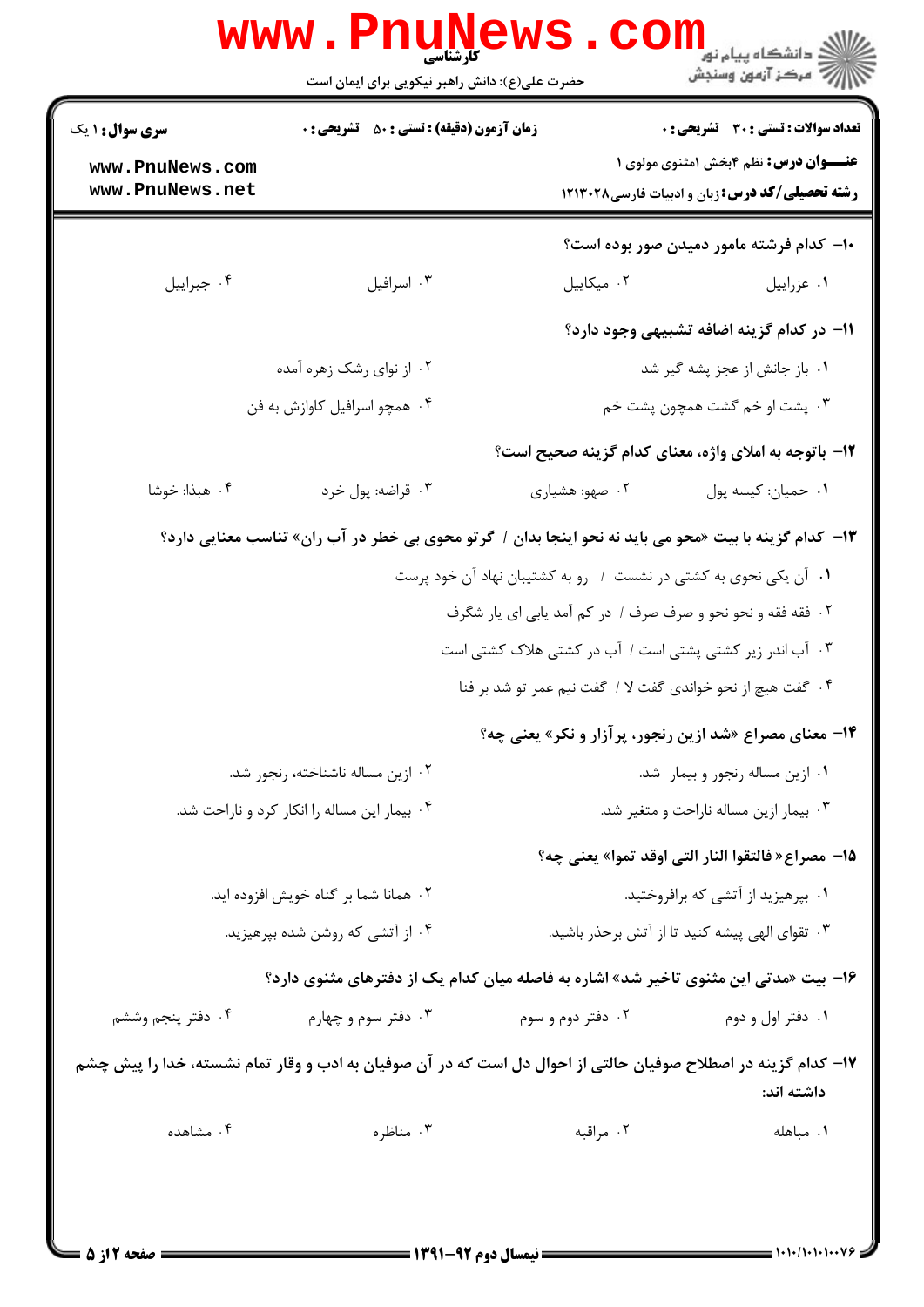| <b>WWW</b>                   | کارشناسی<br>حضرت علی(ع): دانش راهبر نیکویی برای ایمان است                                                          |                                                                         | ≦ دانشگاه پیام نو <mark>ر</mark><br>رِ آھرڪز آزمون وسنڊش |  |
|------------------------------|--------------------------------------------------------------------------------------------------------------------|-------------------------------------------------------------------------|----------------------------------------------------------|--|
| <b>سری سوال : ۱ یک</b>       | زمان آزمون (دقیقه) : تستی : ۵۰٪ تشریحی : ۰                                                                         |                                                                         | تعداد سوالات : تستى : 30 - تشريحي : 0                    |  |
| www.PnuNews.com              |                                                                                                                    |                                                                         | <b>عنـــوان درس:</b> نظم ۴بخش ۱مثنوی مولوی ۱             |  |
| www.PnuNews.net              |                                                                                                                    | <b>رشته تحصیلی/کد درس:</b> زبان و ادبیات فارسی1۲۱۳۰۲۸                   |                                                          |  |
|                              |                                                                                                                    |                                                                         | <b>۱۸</b> – کدام گزینه صحیح است؟                         |  |
|                              | ٠٢ منبل: تنبل                                                                                                      |                                                                         | ٠١. اوباش: جمع بوش                                       |  |
|                              | ۰۴ ريو: چرک                                                                                                        |                                                                         | ٠٣ جوع البقر: تشنگي حيوانات                              |  |
|                              | ۱۹- کدام گزینه اشاره به آیه کریمه «ختم الله علی قلوبهم و علی سمعهم و علی ابصارهم غشاوه» دارد؟                      |                                                                         |                                                          |  |
| ۰۲ ما سمیعیم و بصیریم و هشیم |                                                                                                                    |                                                                         | ۰۱ هست بر سمع و بصر مهر خدا                              |  |
|                              | ۰۴ خانه سمع و بصر استون تن                                                                                         |                                                                         | ۰۳ دان که گوش غیب گیر تو کر است                          |  |
|                              |                                                                                                                    | «از تشنج رو چو پشت سوسمار / رفته نطق و طعم دندان ها ز کار »             | <b>۲۰</b> - بیت زیر در توصیف چیست؟                       |  |
| ۰۴ پیری                      | ۰۳ ظلم                                                                                                             | ۰۲ مرگ                                                                  | ٠١. غفلت                                                 |  |
|                              | <b>۲۱</b> - معنای بیت « گر مرا خود قوت رفتن بدی / خانه خود رفتمی وین کی شدی» چیست؟                                 |                                                                         |                                                          |  |
|                              |                                                                                                                    | ۰۱ اگر قدرت رفتن داشتم، کی، به خانه خودم می رفتم؟                       |                                                          |  |
|                              |                                                                                                                    | ۲ .  اگر قدرت رفتن در من بود به خانه خود می رفتم و این اتفاق نمی افتاد. |                                                          |  |
|                              |                                                                                                                    | ۰۳ اگر قوت داشتم خانه خودم را تمیز می کردم تا این اتفاق نیفتد.          |                                                          |  |
|                              |                                                                                                                    | ۰۴ اگر قوت داشتم خانه خودم را تمیز می کردم و این، کی اتفاق می افتاد؟    |                                                          |  |
|                              |                                                                                                                    |                                                                         | <b>٢٢- «سبال کسی برکندن» کنایه از چیست؟</b>              |  |
|                              | ۰۲ راه کسی را کندن                                                                                                 |                                                                         | ٠١ سبيل كسى را خراب كردن                                 |  |
|                              | ۰۴ شکنجه دادن                                                                                                      |                                                                         | ۰۳ فريب دادن                                             |  |
|                              | ۲۳- بیت «گور خوشتر از چنین دل مرتو را / آخر از گور دل خود برتر آ» نتیجه ای است که مولانا از کدام داستان گرفته است؟ |                                                                         |                                                          |  |
|                              | ۰۲ نحوی و کشتیبان                                                                                                  |                                                                         | ۰۱ اعرابي و فيلسوف                                       |  |
| ۰۴ طوطی و بازرگان            |                                                                                                                    |                                                                         | ۰۳ جوحی و کودک پدر مرده                                  |  |
|                              |                                                                                                                    | <b>۲۴</b> – كدام گزينه از جهت معنا با ديگر گزينه ها متفاوت است؟         |                                                          |  |
| ۰۴ بنم                       | ۰۳ عنب                                                                                                             | ۰۲ استافیل                                                              | ۰۱ ازم                                                   |  |
|                              |                                                                                                                    |                                                                         |                                                          |  |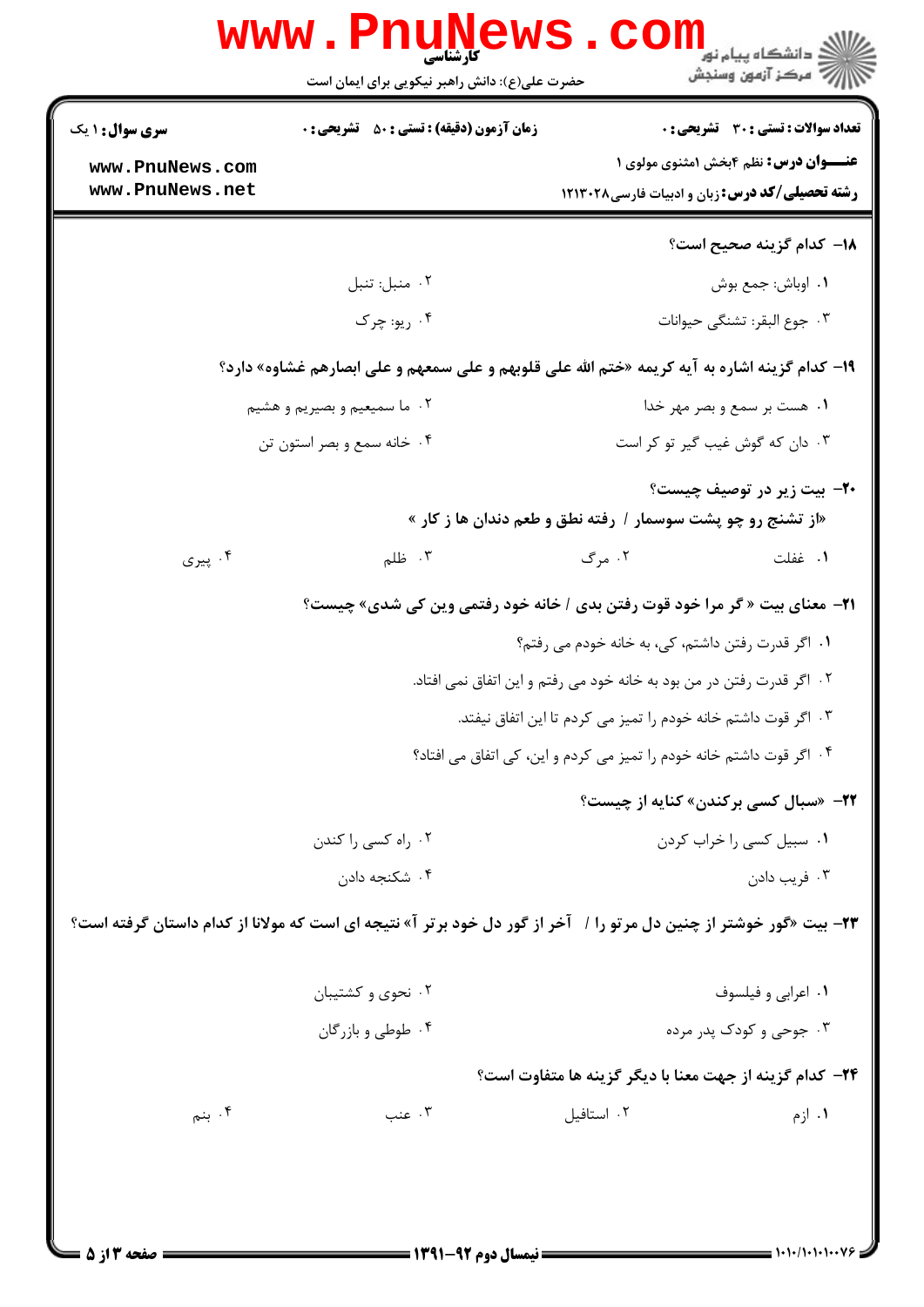|                                           |                                                                                      | حضرت علی(ع): دانش راهبر نیکویی برای ایمان است                          | دانشکاه پیام نور<br>ا∛ مرکز آزمون وسنجش<br><b>تعداد سوالات : تستی : 30 ٪ تشریحی : 0</b> |
|-------------------------------------------|--------------------------------------------------------------------------------------|------------------------------------------------------------------------|-----------------------------------------------------------------------------------------|
| <b>سری سوال : ۱ یک</b><br>www.PnuNews.com | <b>زمان آزمون (دقیقه) : تستی : 50 ٪ تشریحی : 0</b>                                   |                                                                        | <b>عنــوان درس:</b> نظم ۴بخش ۱مثنوی مولوی ۱                                             |
| www.PnuNews.net                           |                                                                                      |                                                                        | <b>رشته تحصیلی/کد درس:</b> زبان و ادبیات فارسی۲۱۳۰۲۸                                    |
|                                           |                                                                                      | <b>۲۵</b> - کدام بیت ناظر بر مساله «تکامل» از دیدگاه مولاناست؟         |                                                                                         |
|                                           |                                                                                      | ١. چون گیاهش خورد، حیوان گشت زفت / گشت حیوان لقمه انسان و رفت          |                                                                                         |
|                                           |                                                                                      | ۰۲ چون زری با الصل رفت و مس بماند / طبع سیر آمد طلاق او براند          |                                                                                         |
|                                           |                                                                                      | ۰۳ پس ز دفع خاطر اهل کمال / جان فرعونان بماند اندر ضلال                |                                                                                         |
|                                           |                                                                                      | ۰۴ پنجه زد با موسی از کبر و کمال / آنچنان شد که شنیدستی تو حال         |                                                                                         |
|                                           |                                                                                      | «تلخ از شیرین لبان خوش می شود/ خار ازگلزار دلکش می شود»                | ۲۶- کدام گزینه از نظر معنایی با بیت زیر مرتبط است؟                                      |
|                                           |                                                                                      | ١. اگر دشنام فرمایی وگر نفرین دعا ١ جواب تلخ می زیبد لب لعل شکر خار را |                                                                                         |
|                                           | ۰۲ جور دشمن چه کند گر نکشد طالب دوست / گنج و مار و گل و خار و غم و شادی به همند      |                                                                        |                                                                                         |
|                                           |                                                                                      | ۰۳ شربتی تلخ تر از زهر فراقت باید / تا کند لذت وصل تو فراموش مرا       |                                                                                         |
|                                           |                                                                                      | ۰۴ چو شیرینی از من به در می رود / چو فرهادم آتش به سر می رود           |                                                                                         |
|                                           |                                                                                      | ۲۷- قصه فیل در تاریکی درکدام اثر، علاوه بر مثنوی معنوی آمده است؟       |                                                                                         |
| ۰۴ حديقه الحقيقه                          | ۰۳ مرزبان نامه                                                                       | ۰۲ سندباد نامه                                                         | ۰۱ کلیله و دمنه                                                                         |
|                                           | <b>۲۸</b> - معنای بیت «شهر را هشتند و بیرون آمدند / در هزیمت در دهی اندر شدند» چیست؟ |                                                                        |                                                                                         |
|                                           | ۰۲ از روستا فرار کردند به شهر رفتند و در آنجا ماندند.                                |                                                                        | ۰۱ در شهر ماندند و از روستا فرار کرده بیرون آمدند.                                      |
|                                           | ۰۴ شهر را رها ، از روستا هم گریزان شدند.                                             |                                                                        | ۰۳ شهر را رها کردند، به روستایی پناه بردند.                                             |
|                                           |                                                                                      |                                                                        | <b>۲۹</b> - در کدام بیت «یاء مصدری» دیده می شود؟                                        |
|                                           |                                                                                      | ۰۱ آنچنان کز فربهی هریک جوان / در نگنجیدی ز زفتی در جهان               |                                                                                         |
|                                           |                                                                                      | ۰۲ شهر را هشتند و بیرون آمدند / در هزیمت در دهی اندر شدند              |                                                                                         |
|                                           |                                                                                      | ۰۳ خربطی ناگاه از خر خانه ای / سر برون آورد چون طعانه ای               |                                                                                         |
|                                           |                                                                                      | ۰۴ خوش بیان کرد آن حکیم غزنوی / بهر محجوبان مثال معنوی                 |                                                                                         |